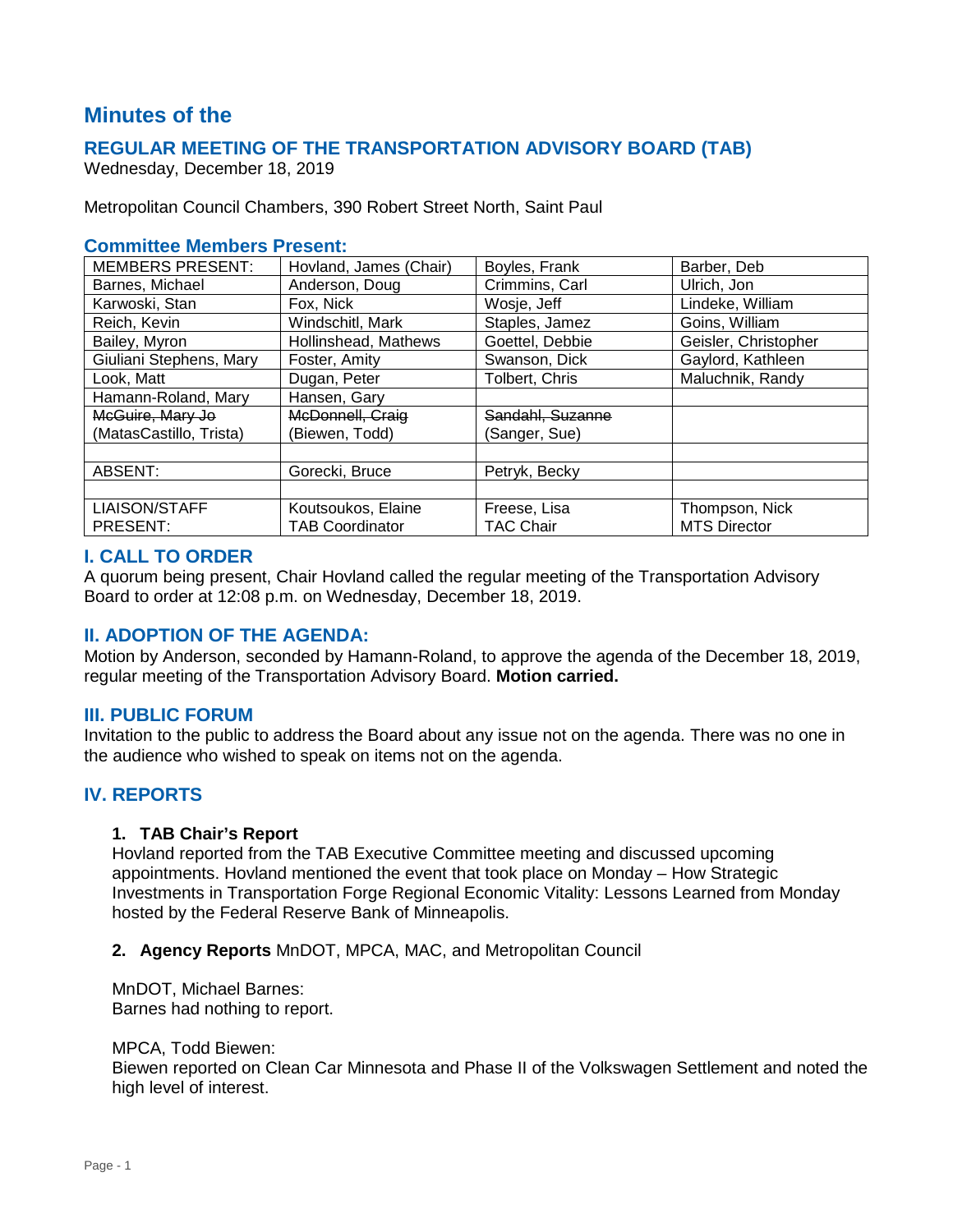MAC, Carl Crimmins:

Crimmins reported on the security checkpoint at the hotel reopening.

#### Metropolitan Council, Deb Barber:

Barber reported on openings for the Council-appointed TAB members. Metro Transit will be offering free rides on New Year's Eve.

# **V. APPROVAL OF MINUTES**

### **1. Approval of Minutes from November 20, 2019**

Motion by Anderson, seconded by Goettel, to approve the minutes of the November 20, 2019, regular meeting of the Transportation Advisory Board. **Motion carried.**

# **VI. ACTION ITEMS**

### Non-Consent

**1. 2019-54** Public Transit and Human Services Transportation Coordinated Plan

TAC Chair Lisa Freese presented this item.

Sanger expressed concern for making the best use of resources as the population ages and becomes disabled. Sanger said there are barriers to regular transit that should be addressed such as safety. Sanger said some feedback about Metro Mobility has been that the timing on the system should be addressed as well as how overloaded it appears to be. Sanger commented on situations with wheelchair users. Sanger asked about subsidizing Lyft or Uber. Gaylord said Dakota County subsidizes Lyft/Uber. Hovland asked Sanger to submit her comments in writing. Barber shared there is a proposal out for a TNC to work with Metro Mobility in 2020. Barber also commented that when an individual in a wheelchair is not able to board regular transit because the seat is taken, the driver calls ahead to the next bus. Metropolitan Transportation Services Director Nick Thompson said these comments expressed by member Sanger will fit in well with the Network Next process. Metropolitan Transportation Services Senior Planner Heidi Schallberg addressed travel training and transit ambassadors. Schallberg said the reason this process is being done differently than others is because it is more focused so the intent was to streamline the process. Goettel said she would prefer to wait for comments to come back. Thompson said there is no TAB action but this item can be deferred if the TAB prefers.

It was moved by Hamann-Roland, seconded by Goettel, that: The Transportation Advisory Board defer this item until the January TAB meeting. **Motion carried.**

### **2. 2019-64** Metropolitan Airports Commission Capital Improvement Program

TAC Chair Lisa Freese presented this item.

Goins asked how this works in line with the long-range comp plan. MAC Planning & Development Vice President Bridget Rief said the CIP is seven years and the outer four years will shuffle and come into alignment. Look said there is a need in the Anoka County airport because the business aircraft are not able to fuel appropriately because of the length of the runway. Rief said a study is being done right now to examine gaps in the system, but state law is impeding the 5,000 ft runway length and a classification change would have to happen as well. Swanson commented on jurisdiction disagreement between Anoka and Blaine. Hollinshead asked to what extent the MAC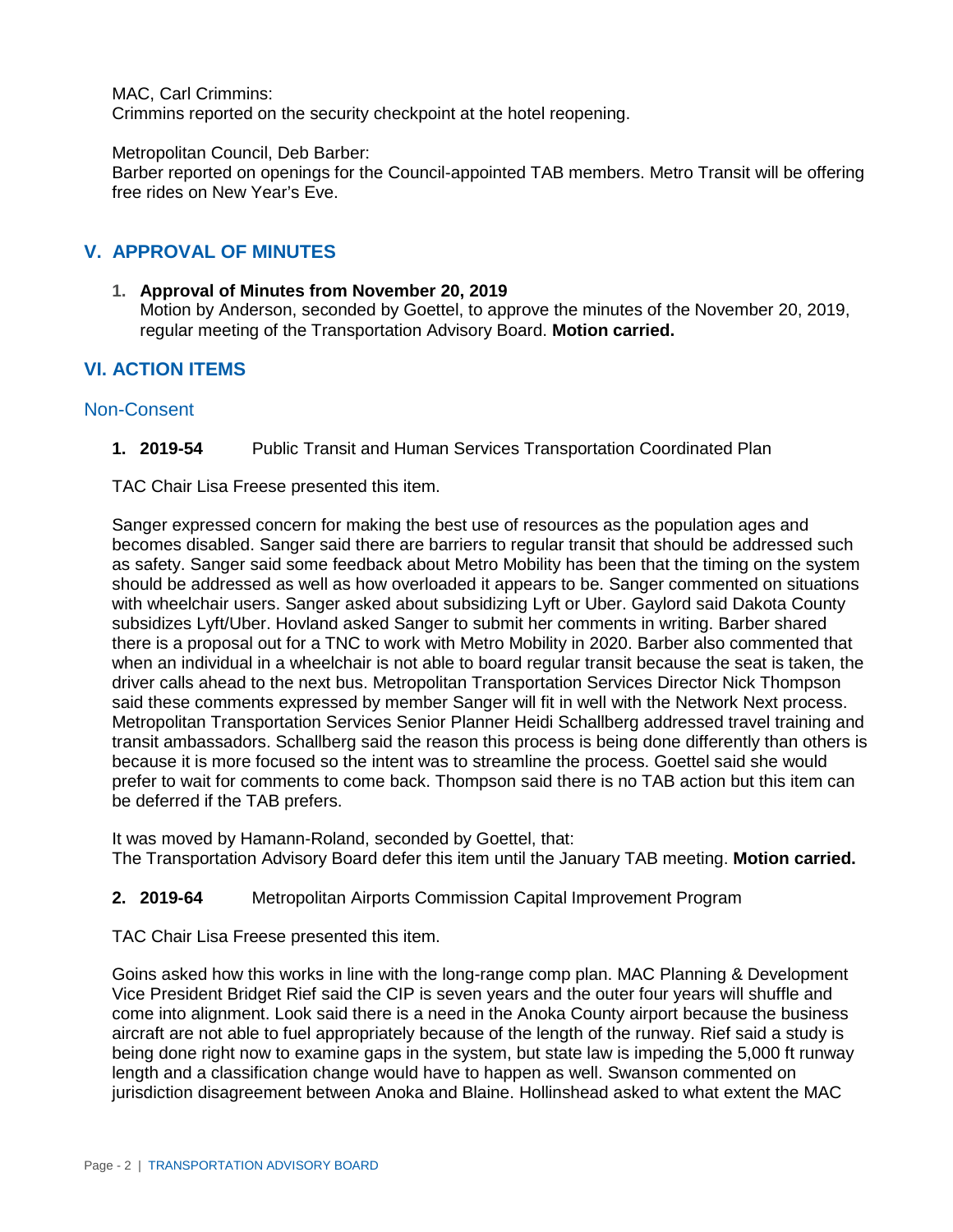collects data on ridership and to what extent an effort is made to shift modes. Rief said historically there has not been modal recordkeeping but as part of the long-term plan there will be surveys to help with planning moving forward. Hollinshead said it may be useful for MAC to develop a policy to prioritize non-auto travel to and from the airport.

It was moved by Hamann-Roland, seconded by Gaylord, that:

The Transportation Advisory Board recommend acceptance of the staff analysis of the MAC 2020- 2026 Capital Improvement Program (CIP) and forward these comments to the Metropolitan Council for its consideration. **Motion carried.**

### **3. 2019-55** Functional Class Map for Regional Solicitation

TAC Chair Lisa Freese presented this item.

There were no questions or comments from TAB members.

It was moved by Hamann-Roland, seconded by Goins, that: The Transportation Advisory Board adopt the Roadway Functional Classification Map for the Seven-County Twin Cities Region. **Motion carried.**

**4. 2019-56** Regional Bicycle Transportation Network Changes and Map for Regional **Solicitation** 

TAC Chair Lisa Freese presented this item.

Goettel said there could be other counties in addition to Washington County with changes because of the lack of process. Freese said if investments are going to align with the Gold Line it would be optimal for them to be able to apply in this round. Goettel expressed concern with the lack of process. Karwoski said this is time sensitive and would make for a better product. Geisler, Giuliani Stephens, and Barber commented on making a reasonable exception but the need for a process.

It was moved by Maluchnik, seconded by Hamann-Roland, that:

The Transportation Advisory Board adopt the RBTN Map incorporating agency-requested administrative changes or corrections for use in the 2020 Regional Solicitation, inclusive of Washington County's Gold Line BRT parallel bikeway as a new RBTN Tier 1 alignment and direct staff to create a process to update the RBTN. **Motion carried.**

### **5. 2019-62** Public Comment Report for the 2020 Regional Solicitation

TAC Chair Lisa Freese presented this item.

Goettel voiced support for \$5.5 maximum. Maluchnik and Hamann-Roland said they would also support the TAC recommendation. Goettel asked if the bridge target will be a requirement. Peterson said it will be around \$10 million and language will be added to the application if this is approved. Freese said inspections are required to be done consistently at the state and national level.

It was moved by Ulrich, seconded by Wosje, that:

The TAB consider establishing a competitive scoring process in 2022 so all BRT project types can compete for the \$25M maximum award. **Motion carried.**

It was moved by Hollinshead, seconded by Goettel, that: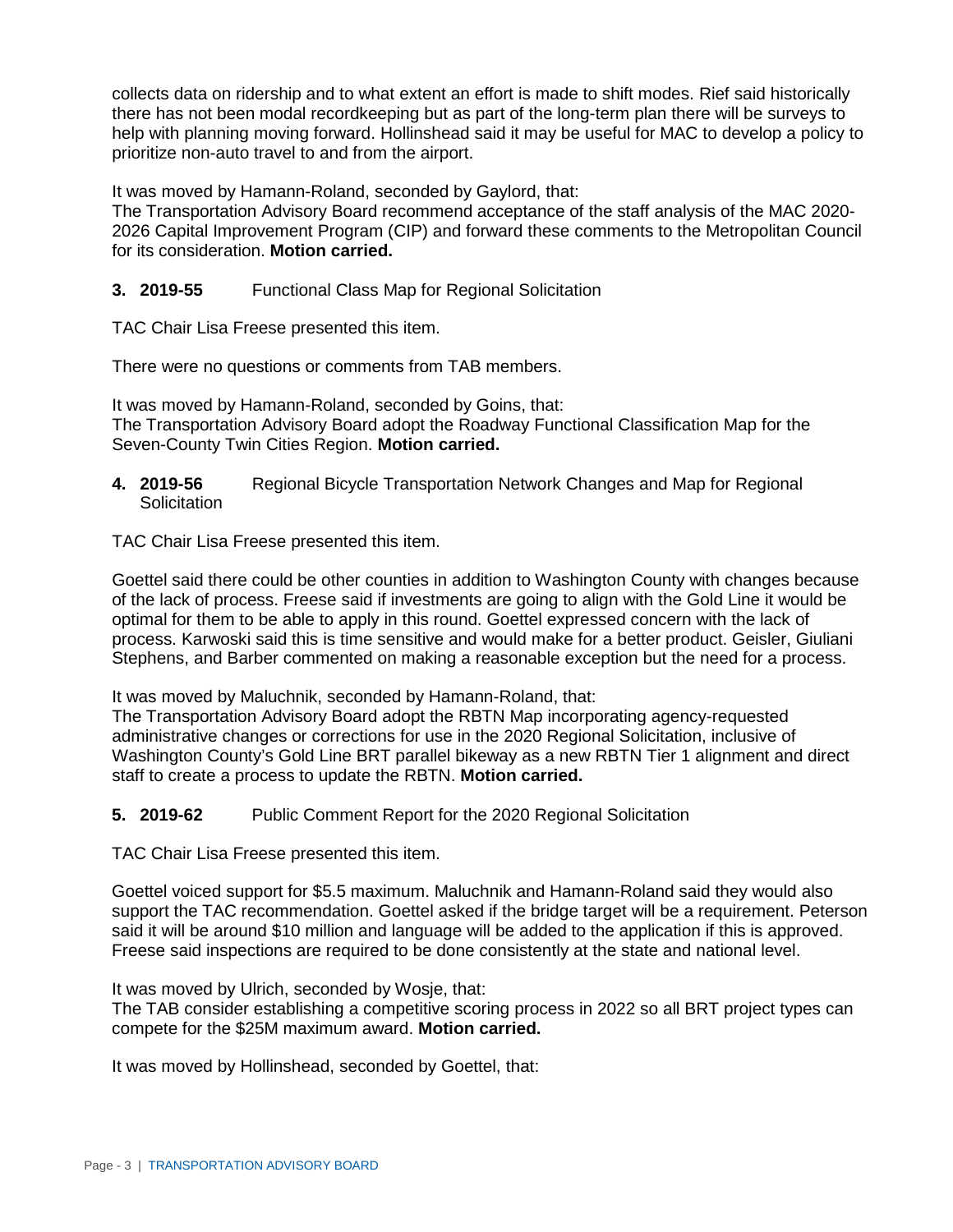Insert language into the qualifying criterion that states transit operators must have the funds to cover the project: "…and certify that they will provide funding, if the service or facility project continues beyond the initial three-year funding period for transit operating funds." **Motion carried.**

It was moved by Hamann-Roland, seconded by Goettel, that: Change the maximum federal award in the Multiuse Trails and Bicycle Facilities category to \$5.5 million. **Motion carried.**

It was moved by Maluchnik, seconded by Reich, that: Add a \$10 million "target" in the Bridge category to replace the \$10 million funding minimum. **Motion carried.**

It was moved by Reich, seconded by MatasCastillo, that: Replace bridge Sufficiency Rating with National Bridge Inventory (NBI) Condition rating in the bridge qualifying requirements and the 300-point measure within the Infrastructure Condition criterion of the Bridge application. **Motion carried.**

It was moved by Hamann-Roland, seconded by Dugan, that: Council staff shall prepare a schedule and process for updating studies used to score Regional Solicitation measures. **Motion carried.**

It was moved by Hamann-Roland, seconded by Reich, that: The Transportation Advisory Board accept the public comments for the 2020 Regional Solicitation for Transportation Projects. **Motion carried.**

Consider comments made on Roadways categories (comments 24-31) as part of the evaluation prior to the 2022 Regional Solicitation.

**6. 2019-63** Adopt 2020 Regional Solicitation Packet for Release

TAC Chair Lisa Freese presented this item.

There were no questions or comments from TAB members.

It was moved by Anderson, seconded by Karwoski, that:

The Transportation Advisory Board release the 2020 Regional Solicitation for Transportation Projects inclusive of the changes voted on in 2019-62 by the TAB on December 18, 2019. **Motion carried.**

# **VII. INFORMATION**

### **1. Draft Statewide Highway Safety Plan**

Minnesota Department of Transportation Investment Planning Director Brad Utecht presented this item.

Goettel asked about the definition of impairment and the factor of weather. Foster asked about the definition of pedestrian in this data. Look asked if the diversion of \$4M out of roadways will help or hurt this plan. Utecht said this includes everything about transportation: enforcement, education, etc. Lindeke asked for future breakdowns of bicycle/pedestrian fatalities. Geisler said combination